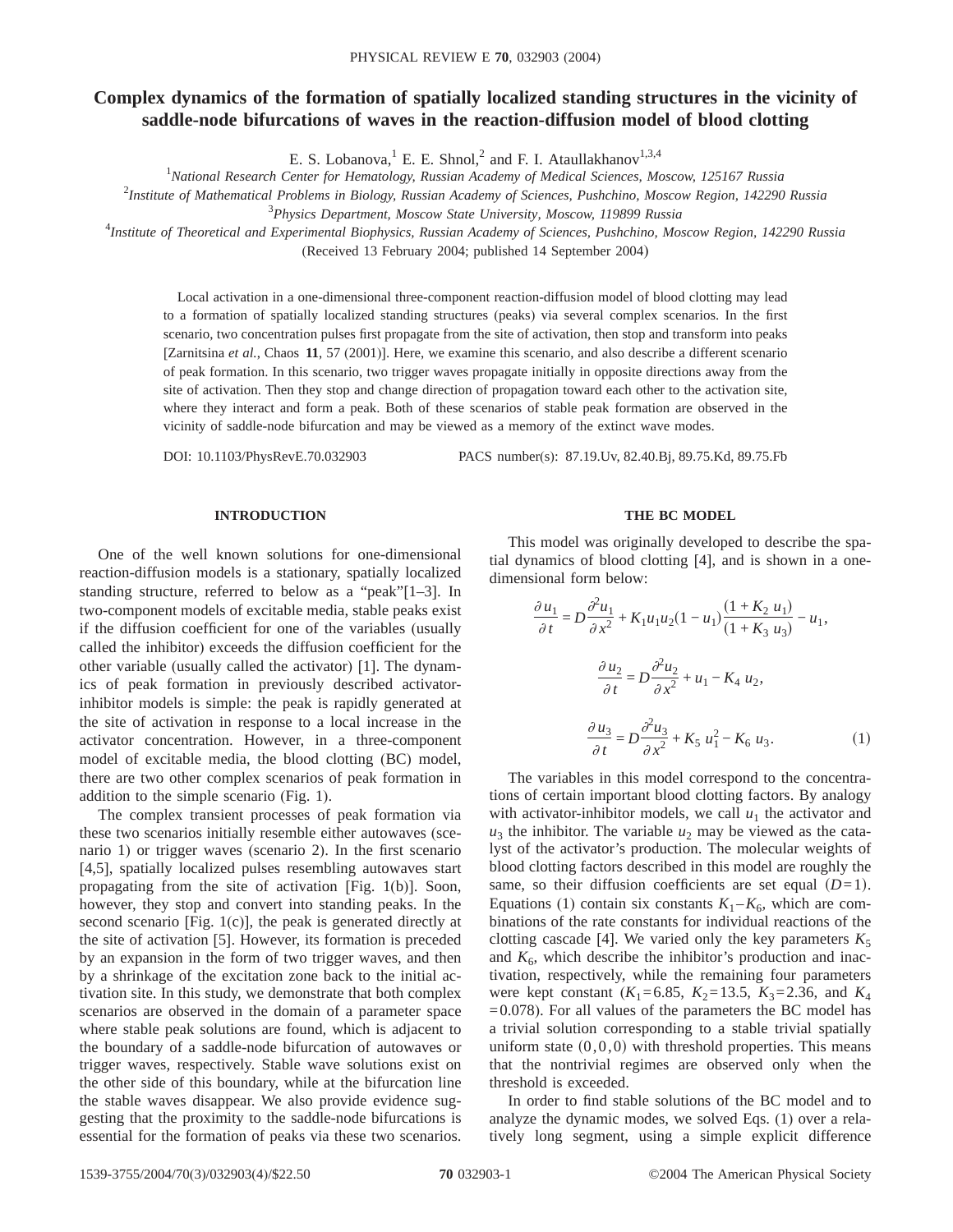

FIG. 1. The simple and complex dynamics of peak formation in the BC model in response to a local, above-threshold activation (*K*<sup>1</sup> =6.85,  $K_2$ =13.5,  $K_3$ =2.36,  $K_4$ =0.078, and *D*=1): (a) peak formation at the site of activation (simple dynamics) ( $K_5$ =27,  $K_6$ =0.076); (b) scenario 1 of peak formation; the initial stage resembles an autowave  $(K_5=17.35, K_6=0.05)$ ; (c) scenario 2 of peak formation; the initial stage resembles on waves  $(K_5=20, K_6=0.0635)$ .

scheme with no-flux boundary conditions for space step *h* =0.25 and time step  $\tau$ =0.01. The results obtained were qualitatively similar to those obtained for smaller step sizes. We focused our study on the dynamic behavior induced by an increase in the activator's concentration above the threshold within a small part of the segment (referred to below as a local above-threshold activation). Such activation imitates the initiation of blood clotting [4,6]. Steady-state solutions corresponding to peaks and waves, which travel at a constant speed without changes in wave form, were obtained by numerically solving the nonlinear ordinary differential equations derived from Eqs. (1). This approach allows one to obtain both stable and unstable solutions. The stability was examined by perturbing the solutions and using them as initial conditions to solve Eqs. (1) in time. If the solution is unstable, this procedure leads to its disappearance. Since the initial stages of the complex scenarios of peak formation resemble wave solutions, we examined mutual positions of



FIG. 2. First complex scenario of peak formation. (a) The oneparameter bifurcation diagram for autowaves with  $K_5$  as the bifurcation parameter  $(K_1=6.85, K_2=13.5, K_3=2.36, K_4=0.078, K_6$  $=0.05$ , and  $D=1$ ). The speed value assigned to peak solutions is zero. The branches of stable and unstable solutions are depicted with thick and thin lines, respectively. (b)–(d) Peak formation in response to a local above-threshold activation for supracritical values of the bifurcation parameter: (b)  $K_5=17.3$ , (c)  $K_5=17.5$ , and (d)  $K_5 = 17.8$ .

the domains corresponding to stable peaks and to stable stationary waves. The results of these calculations are presented as one-parameter bifurcation diagrams. Using these diagrams we also analyzed the location of the domains where peaks are formed via complex dynamics relative to the peaks and stationary wave domains.

#### **COMPLEX SCENARIO 1 FOR PEAK FORMATION**

This is observed near the saddle-node bifurcation boundary of the autowave solutions. As in other known models of excitable media, the BC model (1) has a solution in the form of stable or unstable spatially localized, constant-amplitude pulses that propagate at a constant speed (autowaves) [2,7–9]. Figure 2(a) shows a typical bifurcation diagram, which depicts the mutual positions of the peak and autowave solutions in the BC model. The speed of the autowave is plotted as a function of constant  $K_5$  (and for  $K_6$ =0.05), and the stationary peak solutions correspond to zero speed. The right boundary of the existence range for stable autowaves is formed by a saddle-node bifurcation, where the branch for stable autowave solutions merges with that for the unstable autowaves. The autowave width increases upon approaching the left boundary of the stable branch. Stable autowaves and peaks coexist for  $16.29 \leq K_5 \leq 17.25$ , although the autowaves dominate in this region. Since autowaves are generated in response to above-threshold activation, these solutions are readily obtained by calculating the behavior of the system (1) as a function of time. The peaks can be obtained by choosing the initial spatial distributions of model variables in a form resembling the peak.

The complex dynamics of peak formation via scenario 1 are obtained in the model for the range of parameters within the area between two arrows on Fig.  $2(a)$ . There are no autowave solutions within this region. Its left boundary corresponds to the parameter value  $K_5(\text{cr})(K_5 \sim 17.25)$  for the saddle-node bifurcation of autowaves, while the right boundary coincides with the end of the stable peak domain. When  $K_5$  is slightly above the critical value  $K_5$ (cr), the autowaves disappear, but the initial response of the system resembles the extinct autowave. Figure 2(b) shows an example of peak formation for parameters that are within this region and slightly outside the autowave domain. Two pulses are generated at the site of activation and propagate away from it at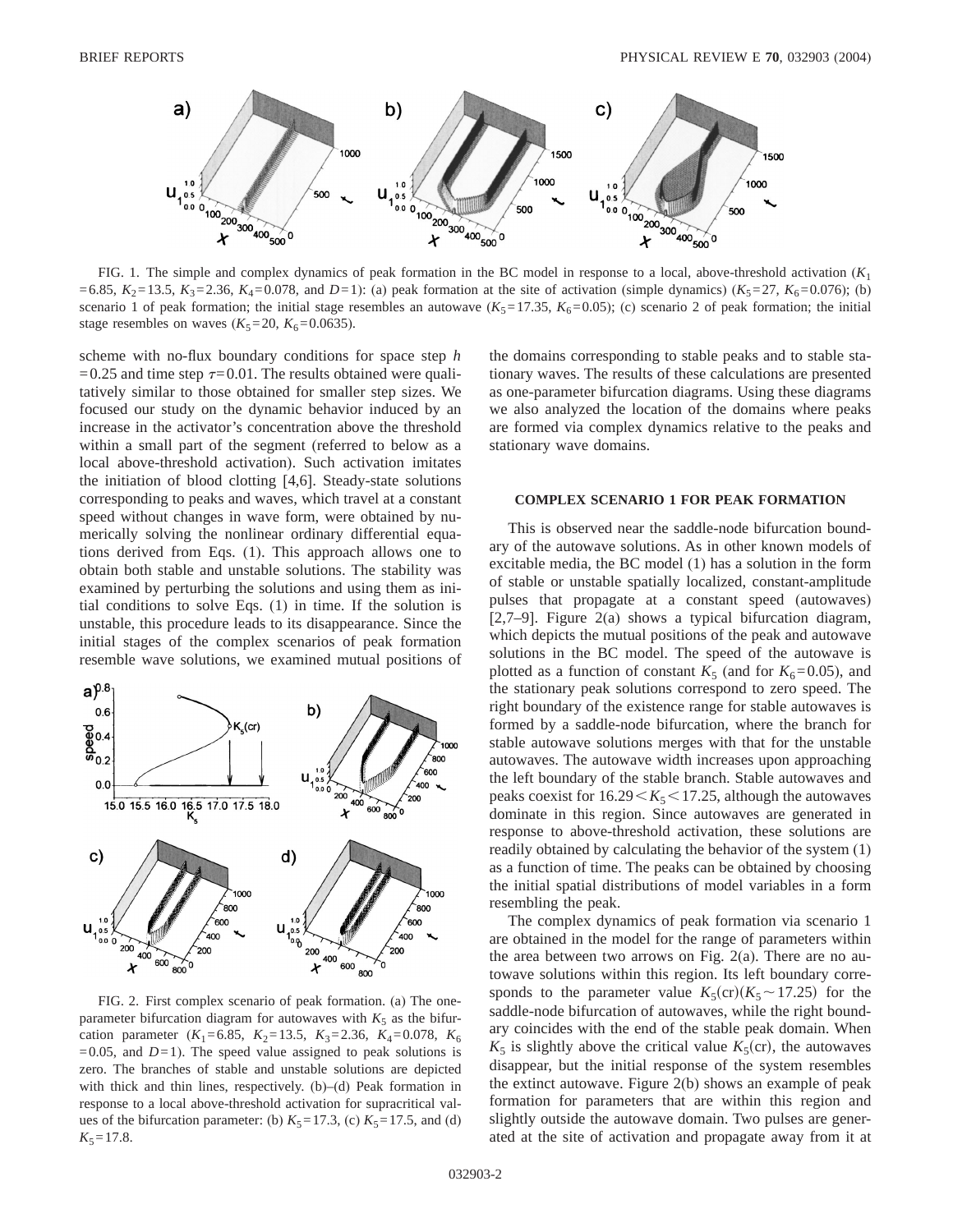

FIG. 3. Transient dynamics of pulse formation, propagation, and disappearance near the saddle-node bifurcation in the absence of peak solutions. (a) The one-parameter bifurcation diagram with  $K_5$ as the bifurcation parameter  $(K_1=6.85, K_2=13.5, K_3=2.36, K_4$  $=0.078$ ,  $K_6 = 0.04$ , and  $D=1$ ). (b) Pulse formation, propagation, and destruction in response to a local above-threshold activation for a supracritical value of  $K_5 = 15.9$ .

approximately constant speed and with minor variations in shape. After some time, they stop and convert into peaks. Thus, the initial stage of peak formation closely resembles the autowave regime, although the resemblance diminishes for parameters farther away from the autowave domain. For example, the distance that excitation pulses travel before converting into peaks becomes progressively shorter [Figs.  $2(b)-2(d)$ ].

# **DYNAMIC BEHAVIOR OF THE MODEL NEAR THE SADDLE-NODE BIFURCATION IN THE ABSENCE OF PEAK SOLUTIONS**

Since peak formation by scenario 1 is preceded by propagation of autowavelike pulses, we wanted to examine the requirements for such behavior in more detail. For example, we wanted to determine whether such propagating pulses could be obtained in the model for parameter regions close to the saddle-node bifurcation boundary of autowaves, but where peak solutions do not exist. Figure 3(a) shows the one-parameter bifurcation diagram for  $K_6$ =0.04 and in the  $K_5$  range where stable peaks are absent. The autowave solution disappears at  $K_5$ (cr) ~ 15.87 via a saddle-node bifurcation, and for  $K_5 > K_5$ (cr) the trivial, spatially uniform solution is the only stable solution to Eqs.  $(1)$  [Fig. 3(a)]. We found that in this parameter range a local, above-threshold activation immediately generates two excitation pulses, which propagate in opposite directions away from the site of activation. After traveling over some distance, both pulses disappear precipitately and the medium settles down to a stable, spatially uniform state [Fig. 3(b)]. As in the case described in the previous section, the traveled distance becomes progressively shorter with increasing  $K_5$ , and the wave forms diverge from the autowave. Therefore, propagation of autowavelike pulses can occur in the vicinity of the saddle-node bifurcation boundary, and in the parameter range where stable peak solutions do not exist. This strongly suggests that the initial dynamics of peak formation via scenario 1 is determined by the proximity of the stable peak domain to the boundary of saddle-node bifurcations.

# **COMPLEX SCENARIO 2 OF PEAK FORMATION**

This is observed in the vicinity of saddle-node bifurcations of trigger waves. Another type of stationary wave so-



FIG. 4. Second complex scenario of peak formation. (a) The one-parameter bifurcation diagram for trigger waves with  $K_6$ , as the bifurcation parameter ( $K_1$ =6.85,  $K_2$ =13.5,  $K_3$ =2.36,  $K_4$ =0.078,  $K_5 = 20.0$ , and  $D=1$ ); (b)–(d) peak formation in response to a local, above-threshold activation for (b)  $K_6=0.0642$ , (c)  $K_6=0.064$ , and (d)  $K_6$ =0.63.

lution to model (1) is a trigger wave. For some model parameters it can disappear via a saddle-node bifurcation. The trigger waves are observed if there are two stable spatially uniform states, the lower and upper. The trigger wave propagates at a constant speed without changes in the wave form and switches medium between these two states; either from the lower spatially uniform steady state into the upper steady state (on waves), or it returns the medium to the lower state (off waves) [7,10].

In the BC model there is a small parameter range where the domain of the stable peak solutions borders the area of the saddle-node bifurcation of the trigger waves. We found that such proximity to the bifurcation boundary leads to an unusual transient process during peak formation. The bifurcation diagram in Fig. 4(a) shows mutual positions of the peak and trigger wave solution domains. The trigger wave diagram is S shaped and consists of three branches in which positive and negative speeds correspond to the on waves and off waves, respectively. At large  $K_6$  only the on waves exist, while for small  $K_6$  only the off waves are observed. There are two saddle-node bifurcation points  $K_6^{(1)}$ (cr) and  $K_6^{(2)}$ (cr) at which the branch of the unstable wave solutions merges with the branches of the stable wave solutions. In response to a local above-threshold activation, two on waves are generated and they travel in opposite directions for all parameter values within the domain of their existence and stability. A thick horizontal line at zero speed indicates the peak solutions. As seen in Fig. 4(a), the right boundary of the peak solutions domain coincides with  $K_6^{(1)}$ (cr) where two on waves (stable and unstable) arise via a saddle-node bifurcation. In this region (the parameter range between the two arrows), the second complex scenario of peak formation is observed. Although at  $K_6 < K_6^{(1)}$  (cr), there are no solutions in the form of a stationary on wave, the initial response to the activation closely resembles the on waves [Fig. 4(b)]. Two on-wave